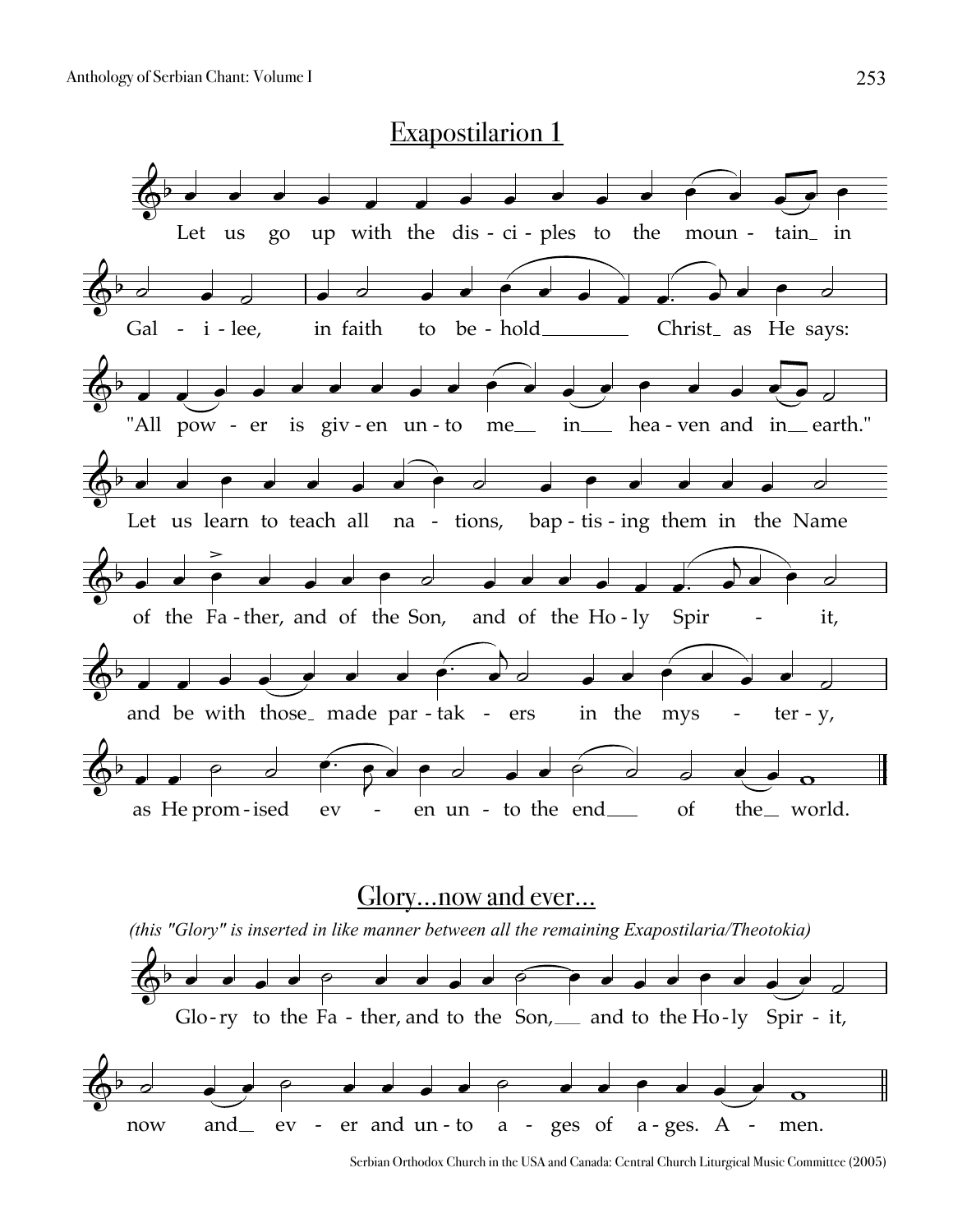

Serbian Orthodox Church in the USA and Canada: Central Church Liturgical Music Committee (2005)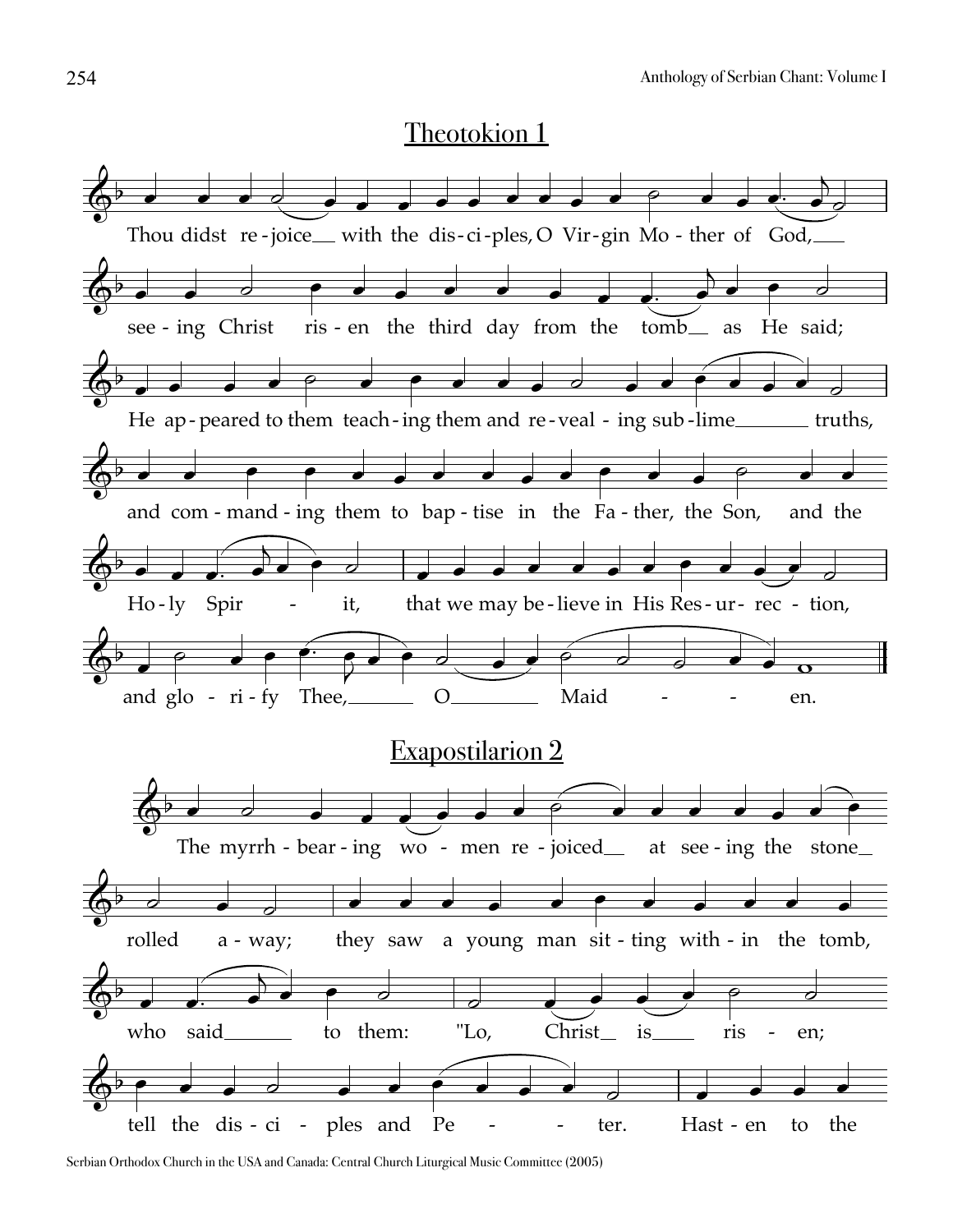

Serbian Orthodox Church in the USA and Canada: Central Church Liturgical Music Committee (2005)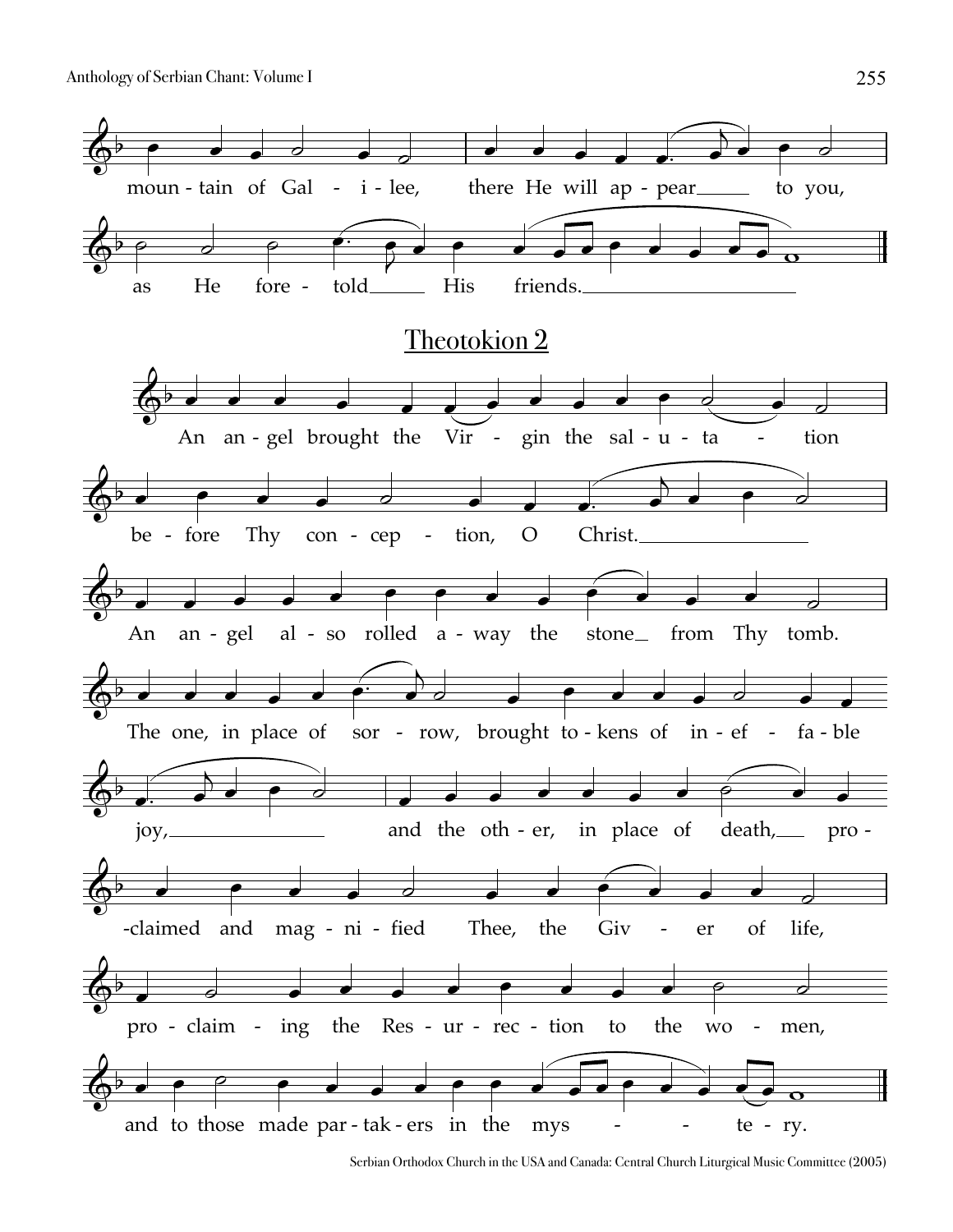

Serbian Orthodox Church in the USA and Canada: Central Church Liturgical Music Committee (2005)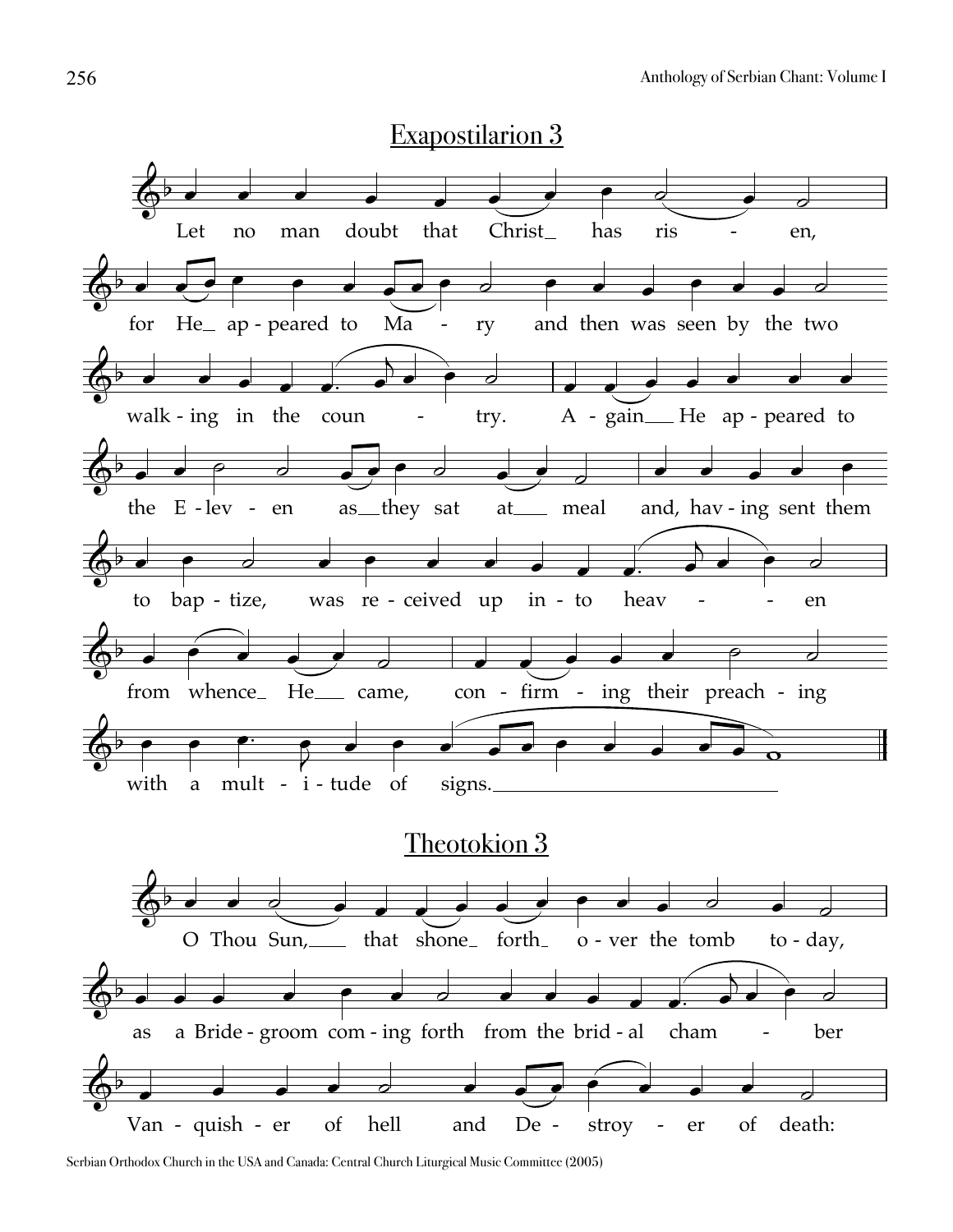

Serbian Orthodox Church in the USA and Canada: Central Church Liturgical Music Committee (2005)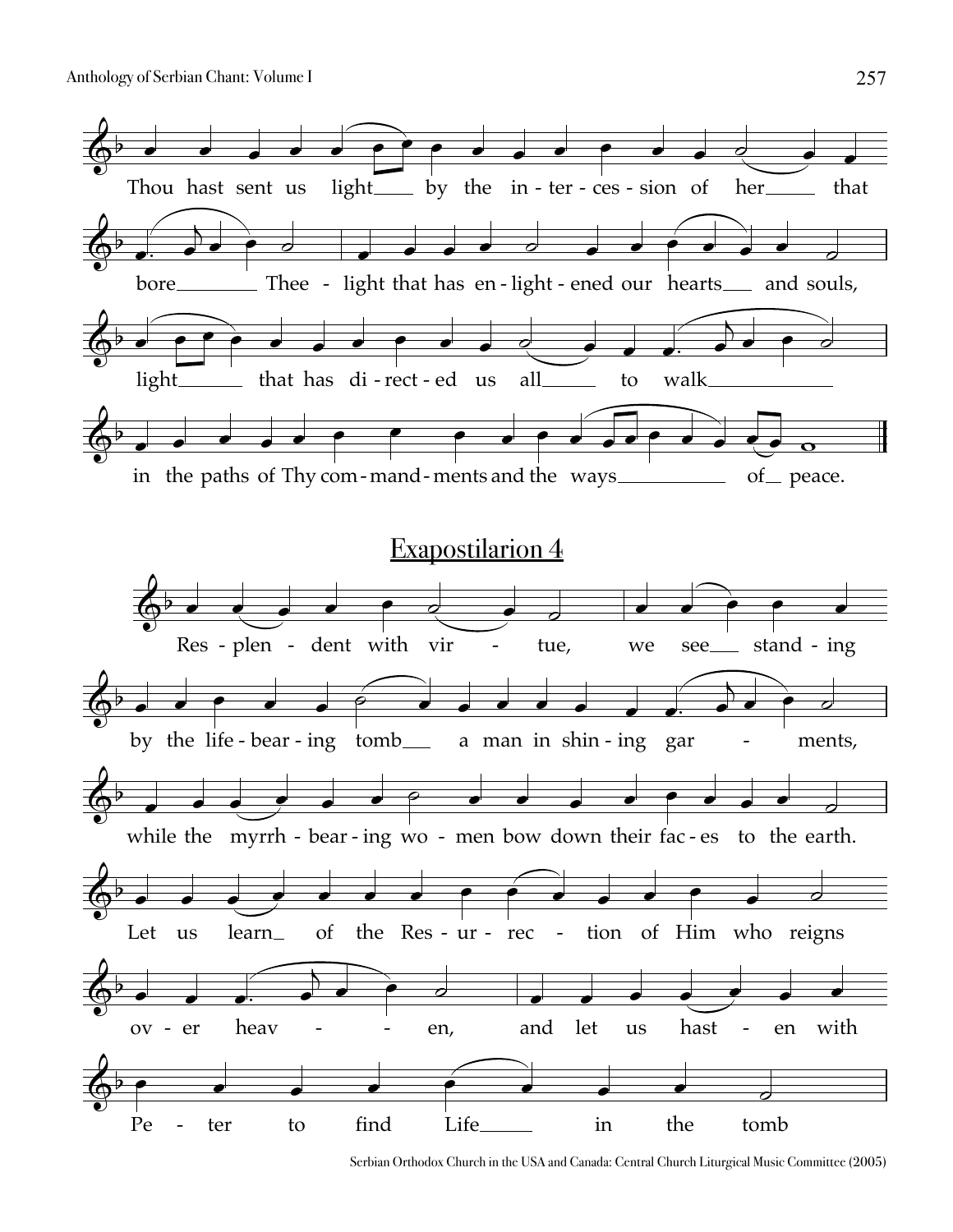

Serbian Orthodox Church in the USA and Canada: Central Church Liturgical Music Committee (2005)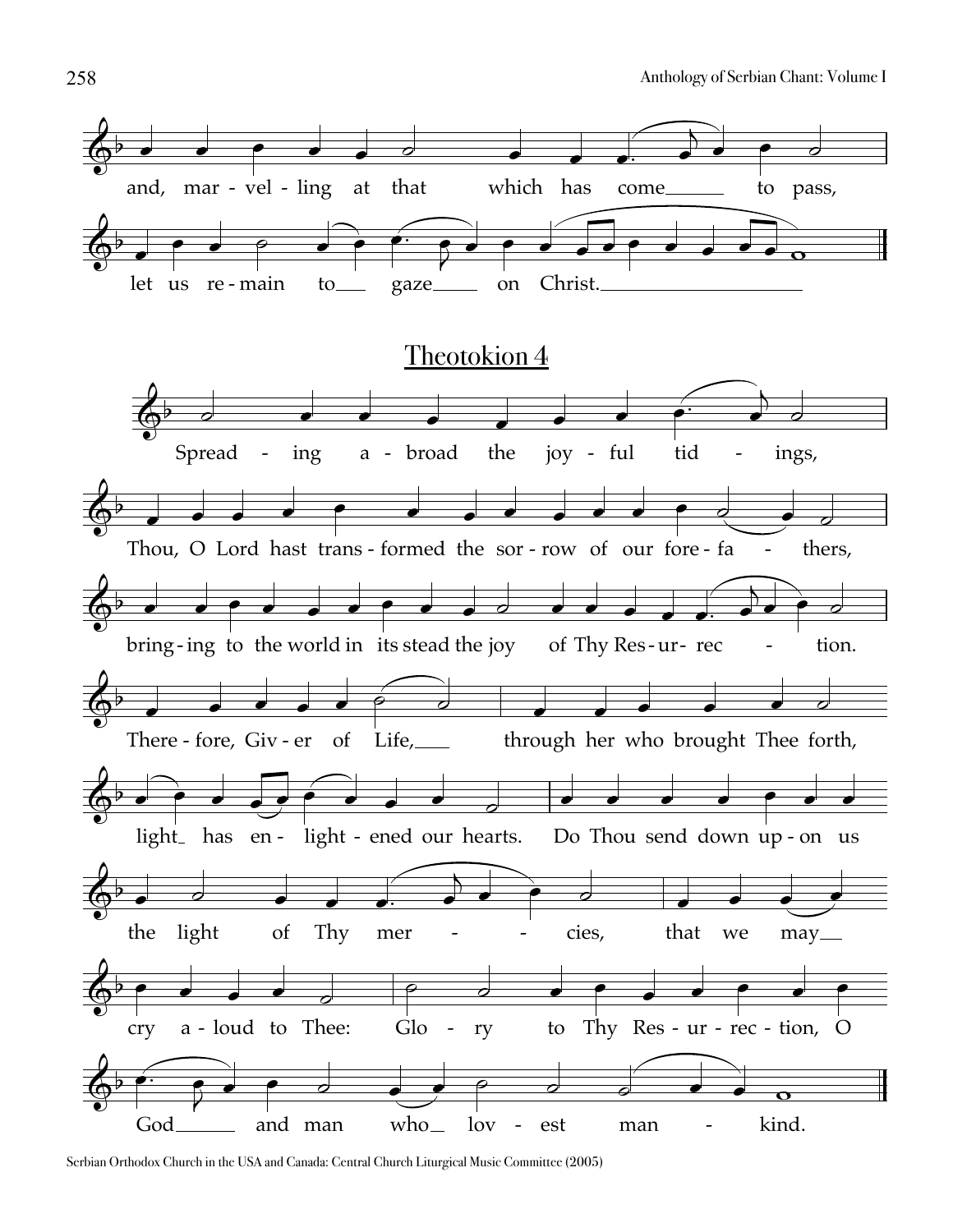

Serbian Orthodox Church in the USA and Canada: Central Church Liturgical Music Committee (2005)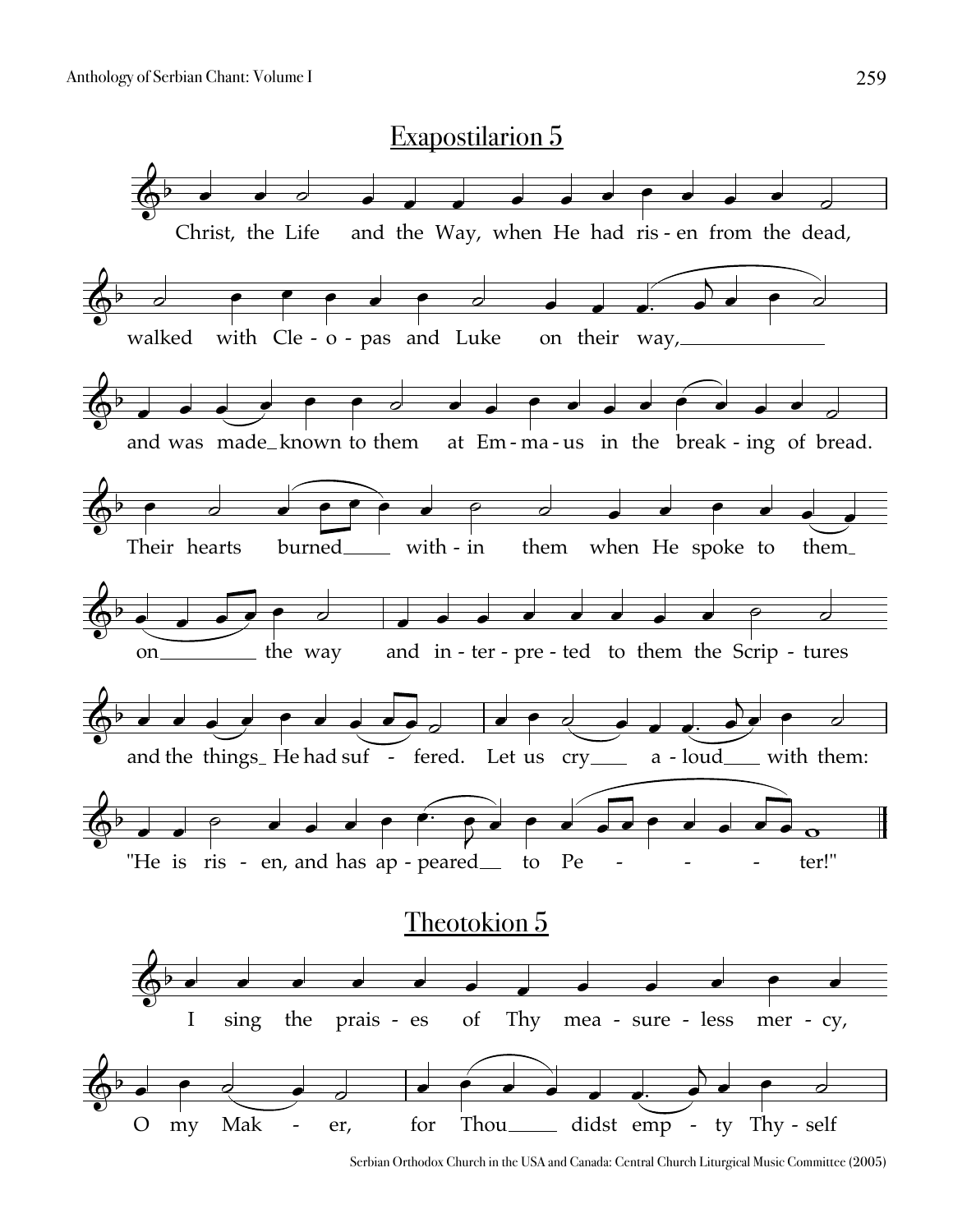![](_page_7_Figure_1.jpeg)

Serbian Orthodox Church in the USA and Canada: Central Church Liturgical Music Committee (2005)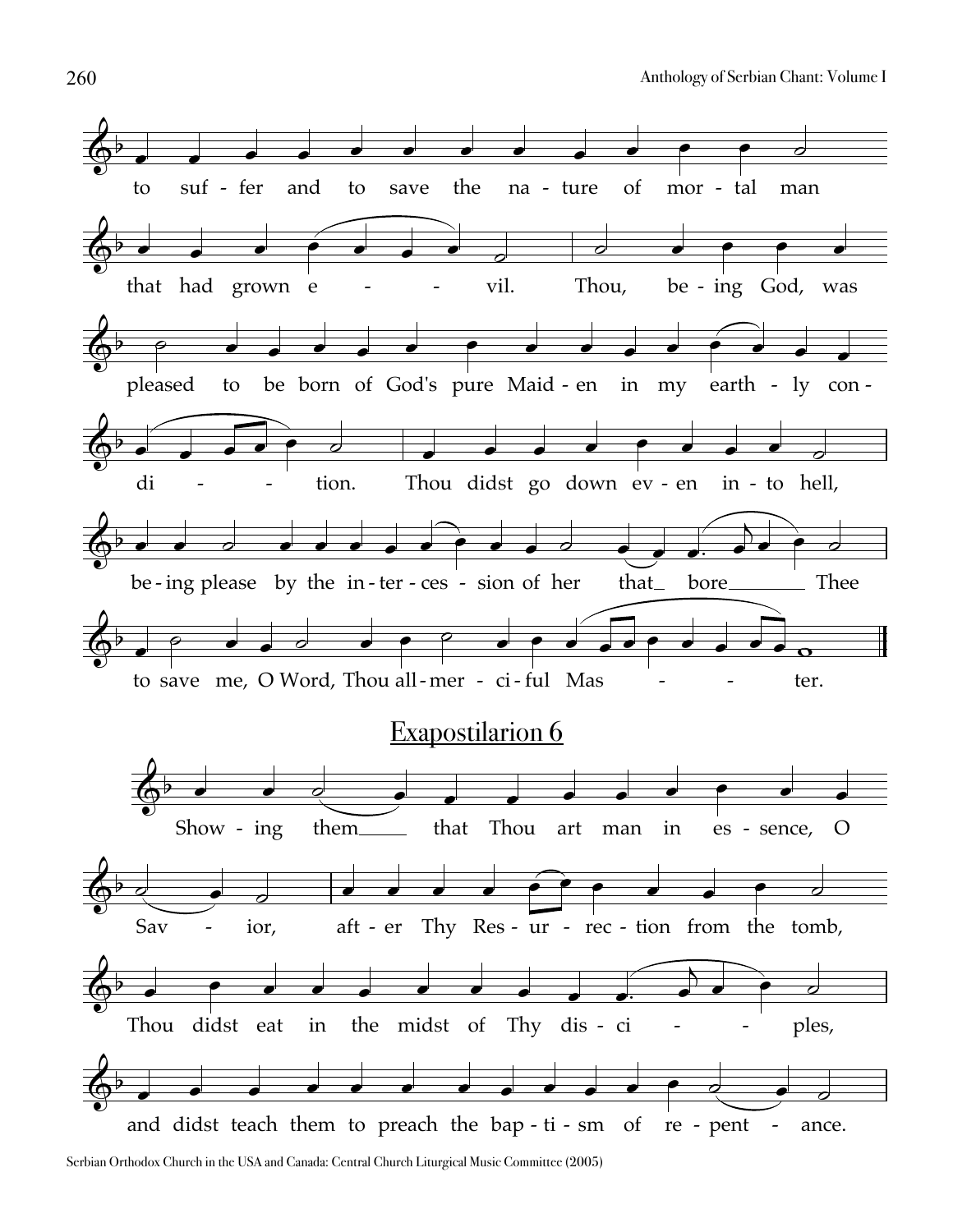![](_page_8_Figure_1.jpeg)

Serbian Orthodox Church in the USA and Canada: Central Church Liturgical Music Committee (2005)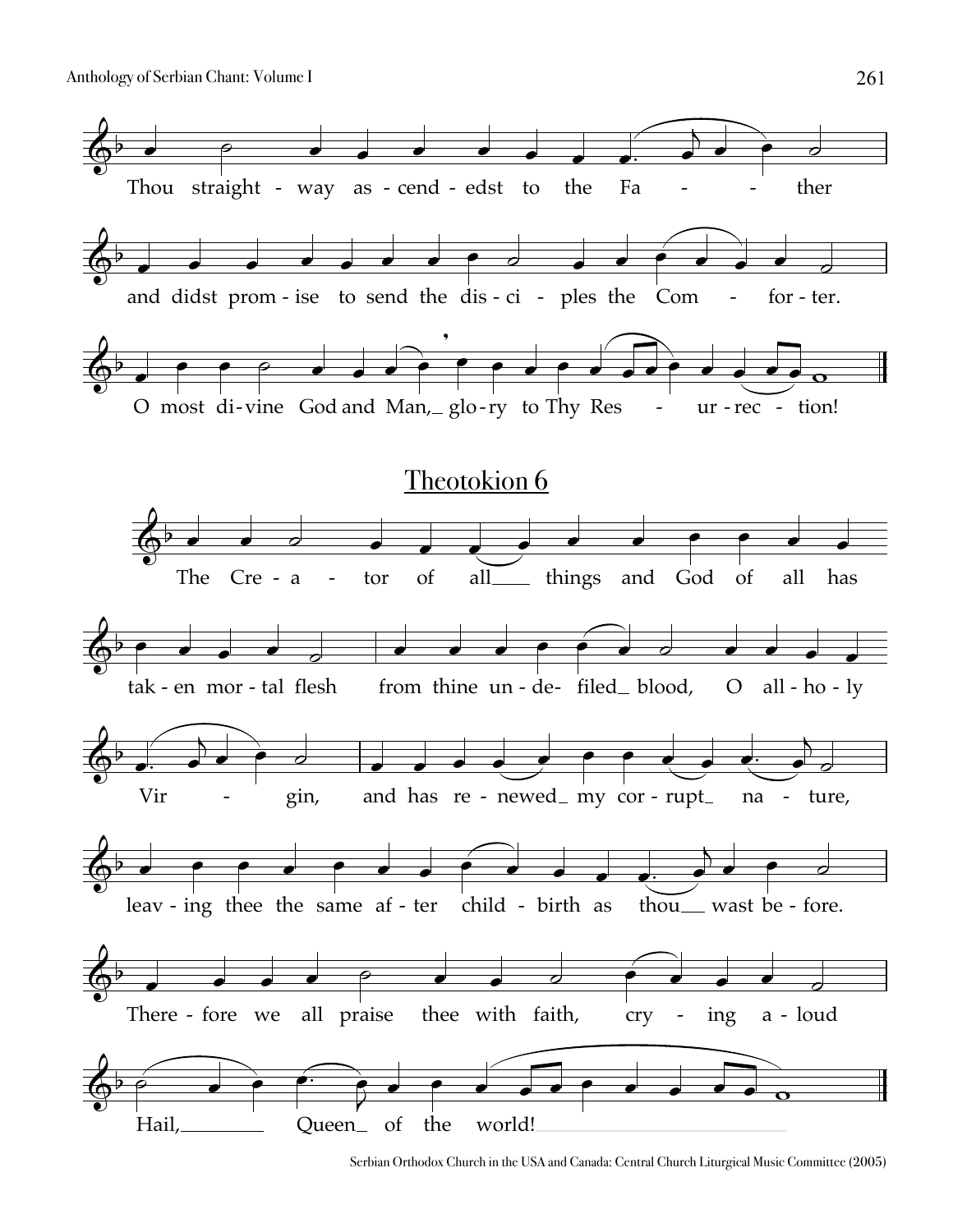![](_page_9_Picture_1.jpeg)

Serbian Orthodox Church in the USA and Canada: Central Church Liturgical Music Committee (2005)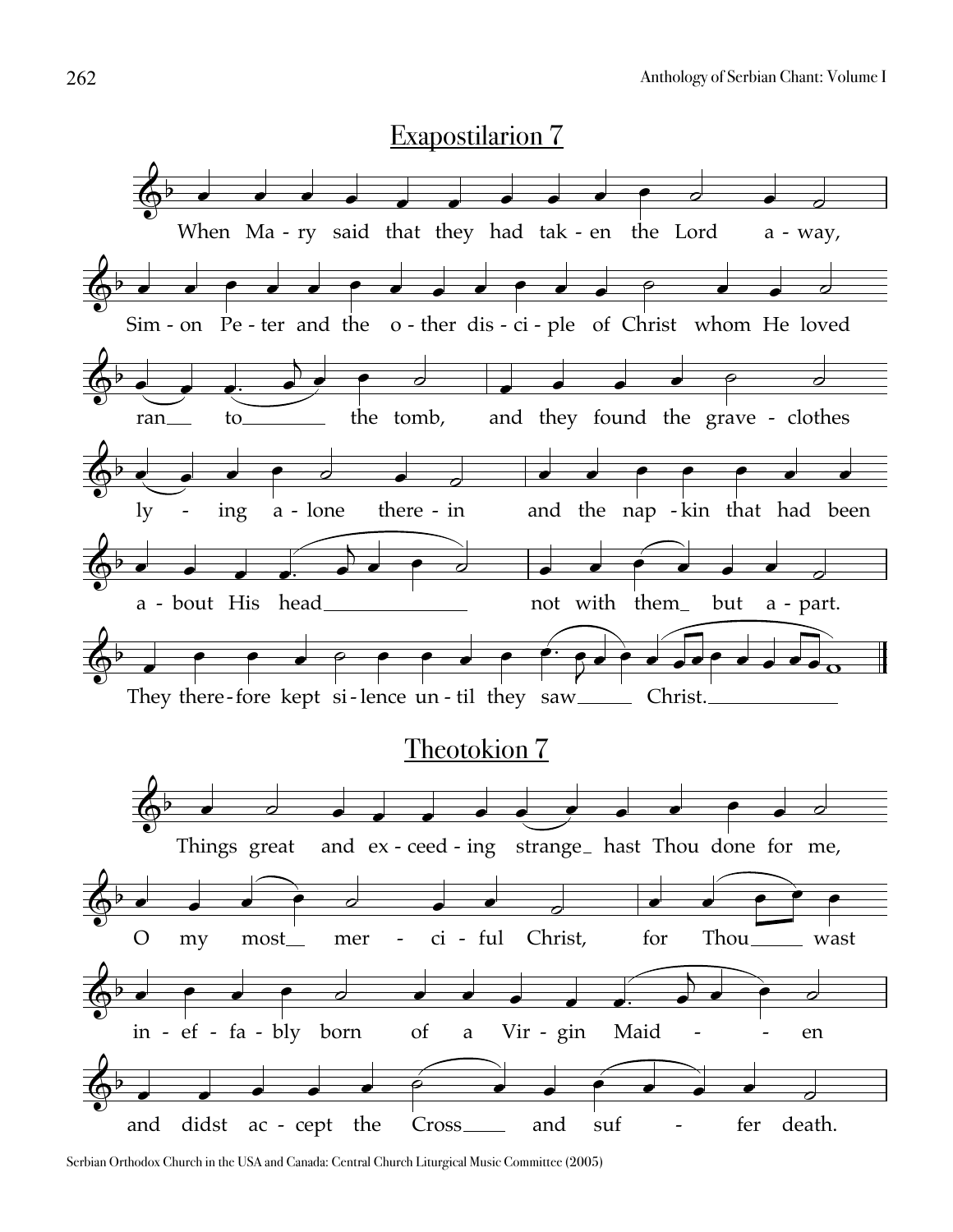![](_page_10_Figure_1.jpeg)

Serbian Orthodox Church in the USA and Canada: Central Church Liturgical Music Committee (2005)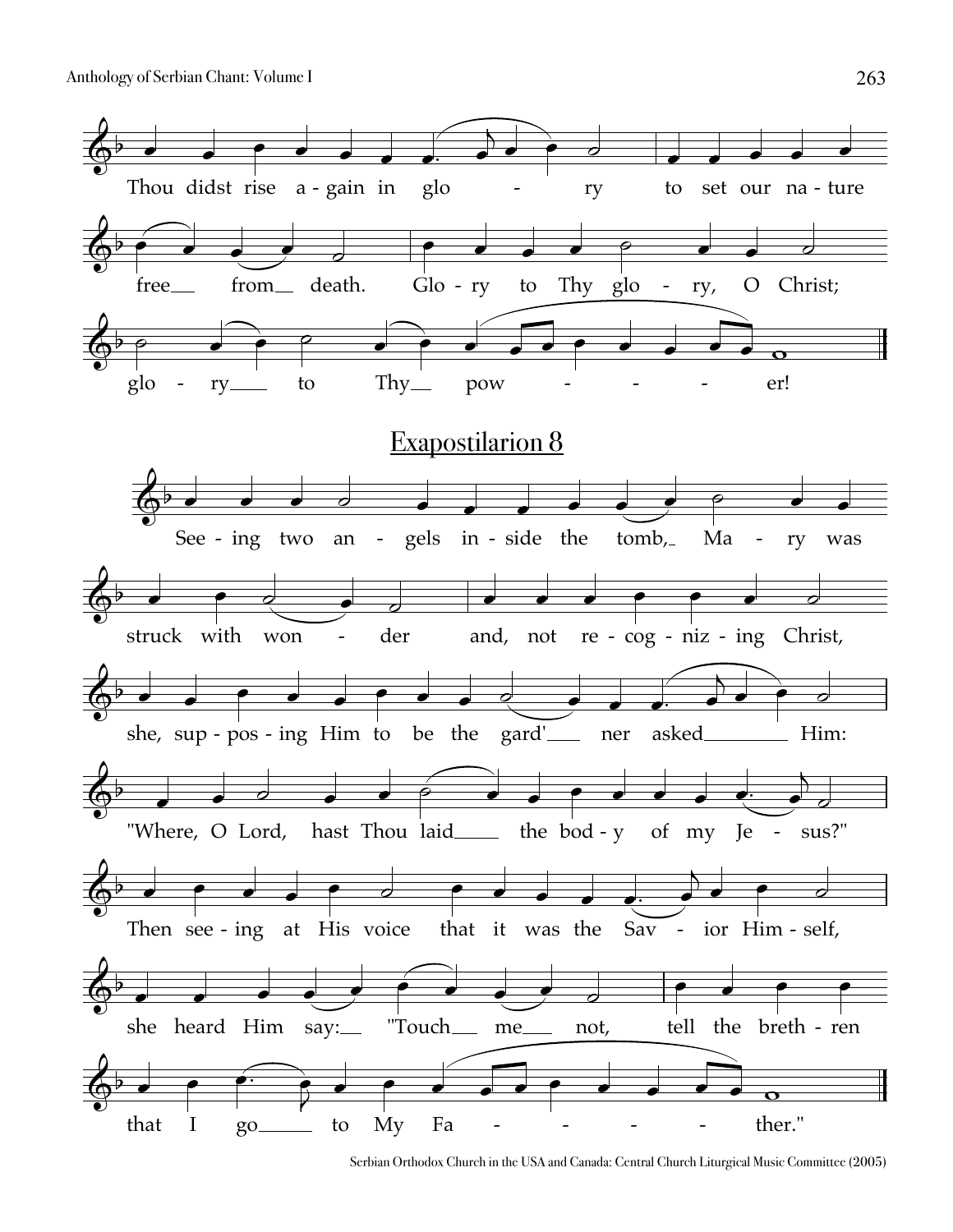![](_page_11_Figure_1.jpeg)

Serbian Orthodox Church in the USA and Canada: Central Church Liturgical Music Committee (2005)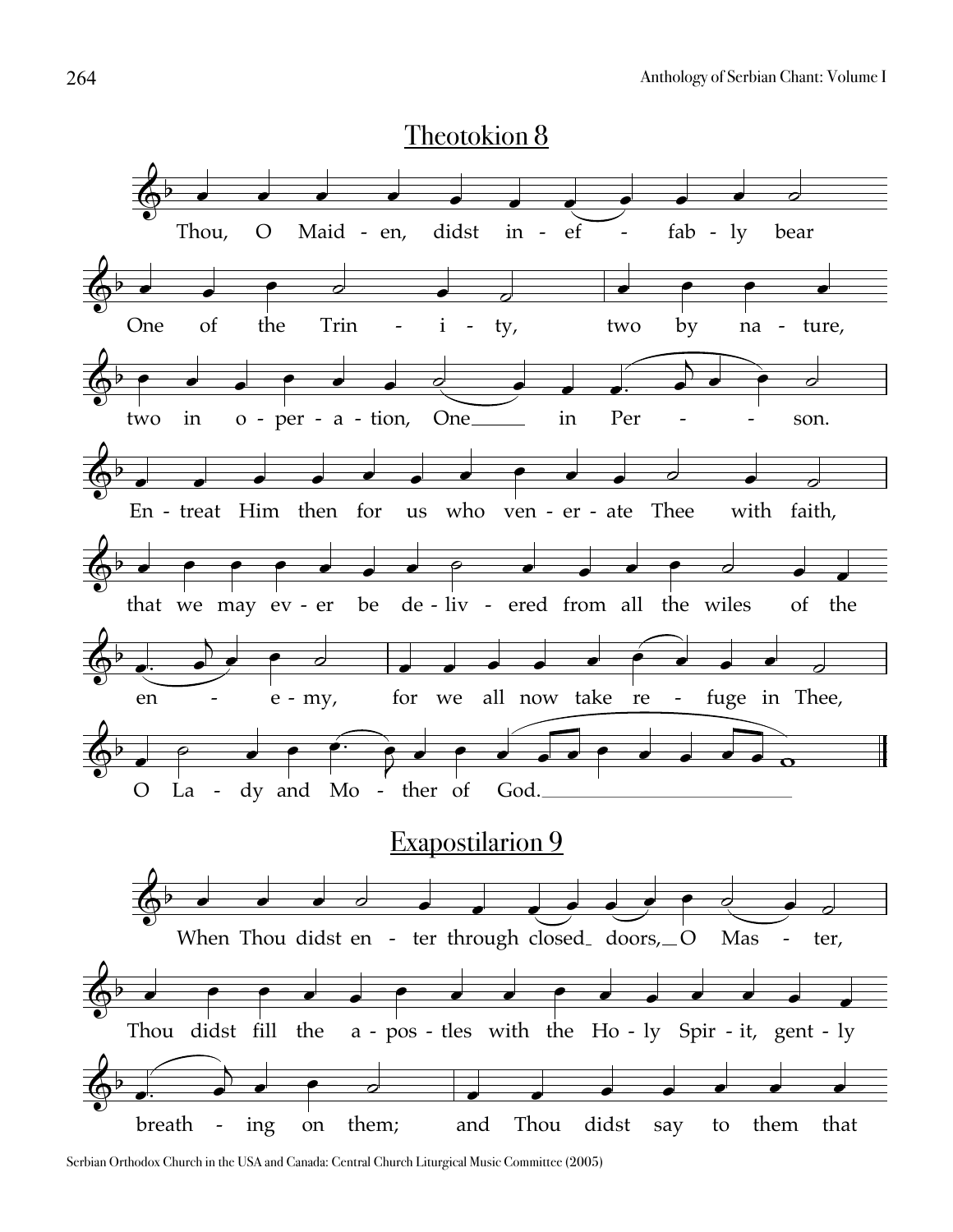![](_page_12_Figure_1.jpeg)

Serbian Orthodox Church in the USA and Canada: Central Church Liturgical Music Committee (2005)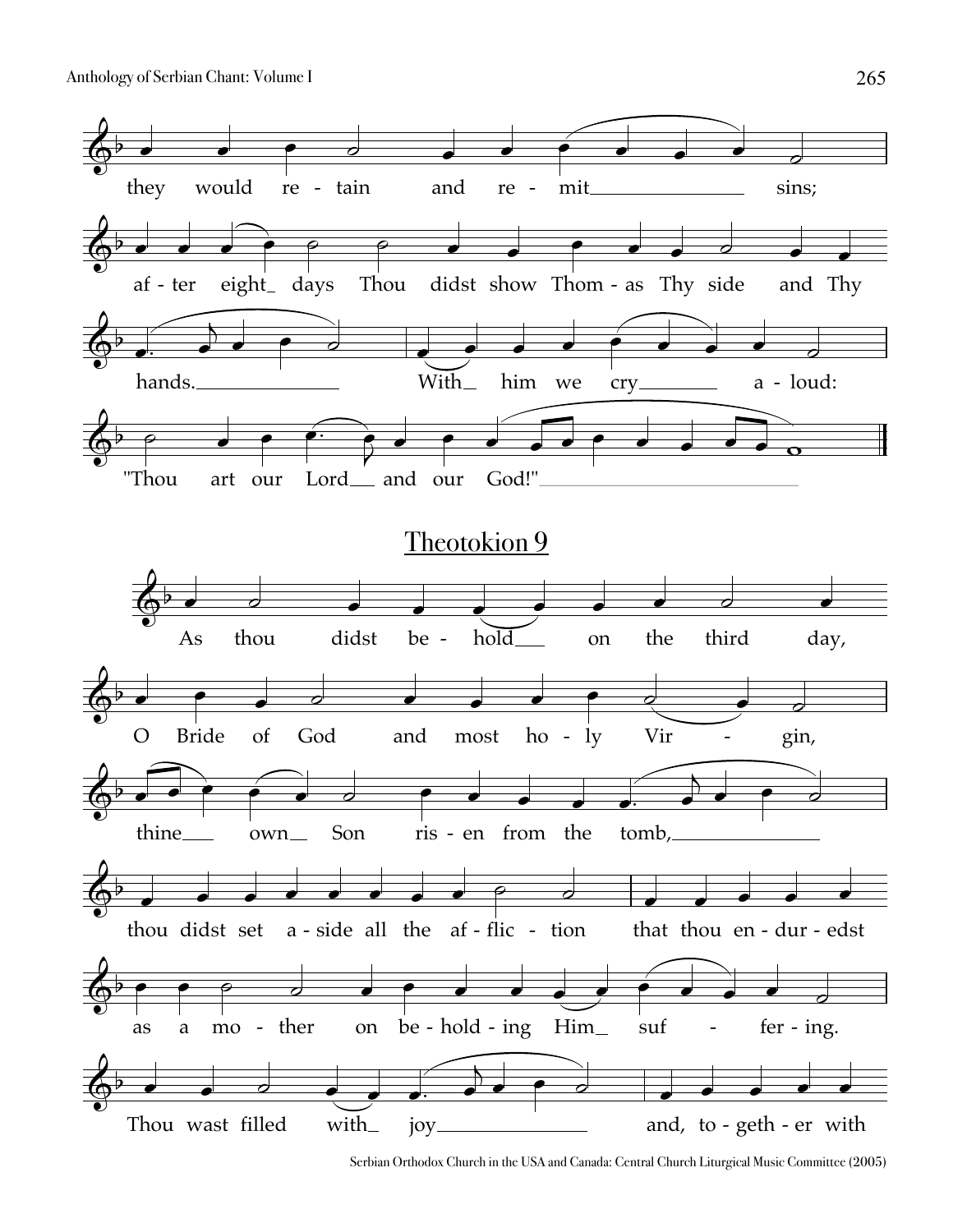![](_page_13_Figure_1.jpeg)

Serbian Orthodox Church in the USA and Canada: Central Church Liturgical Music Committee (2005)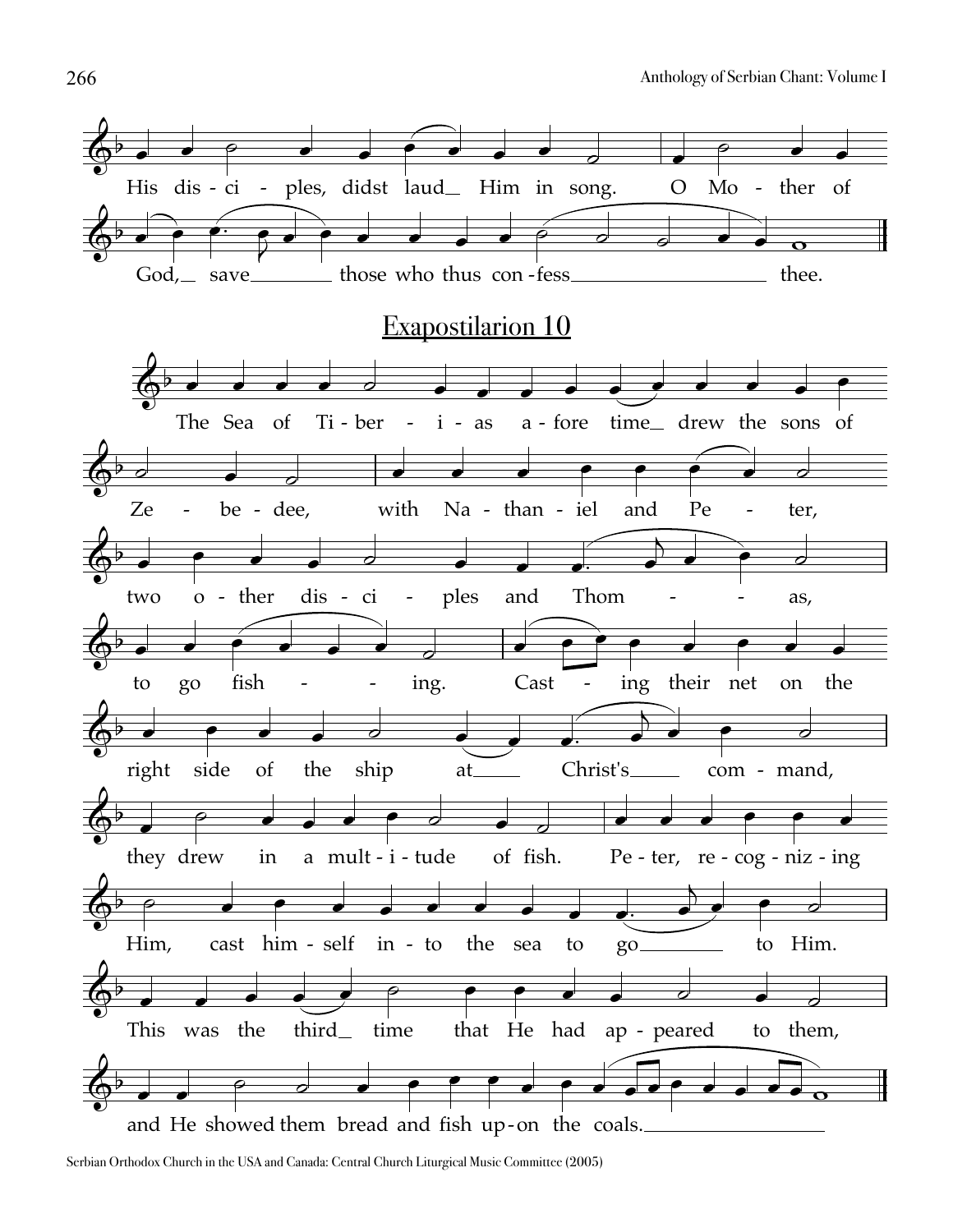![](_page_14_Figure_1.jpeg)

Serbian Orthodox Church in the USA and Canada: Central Church Liturgical Music Committee (2005)